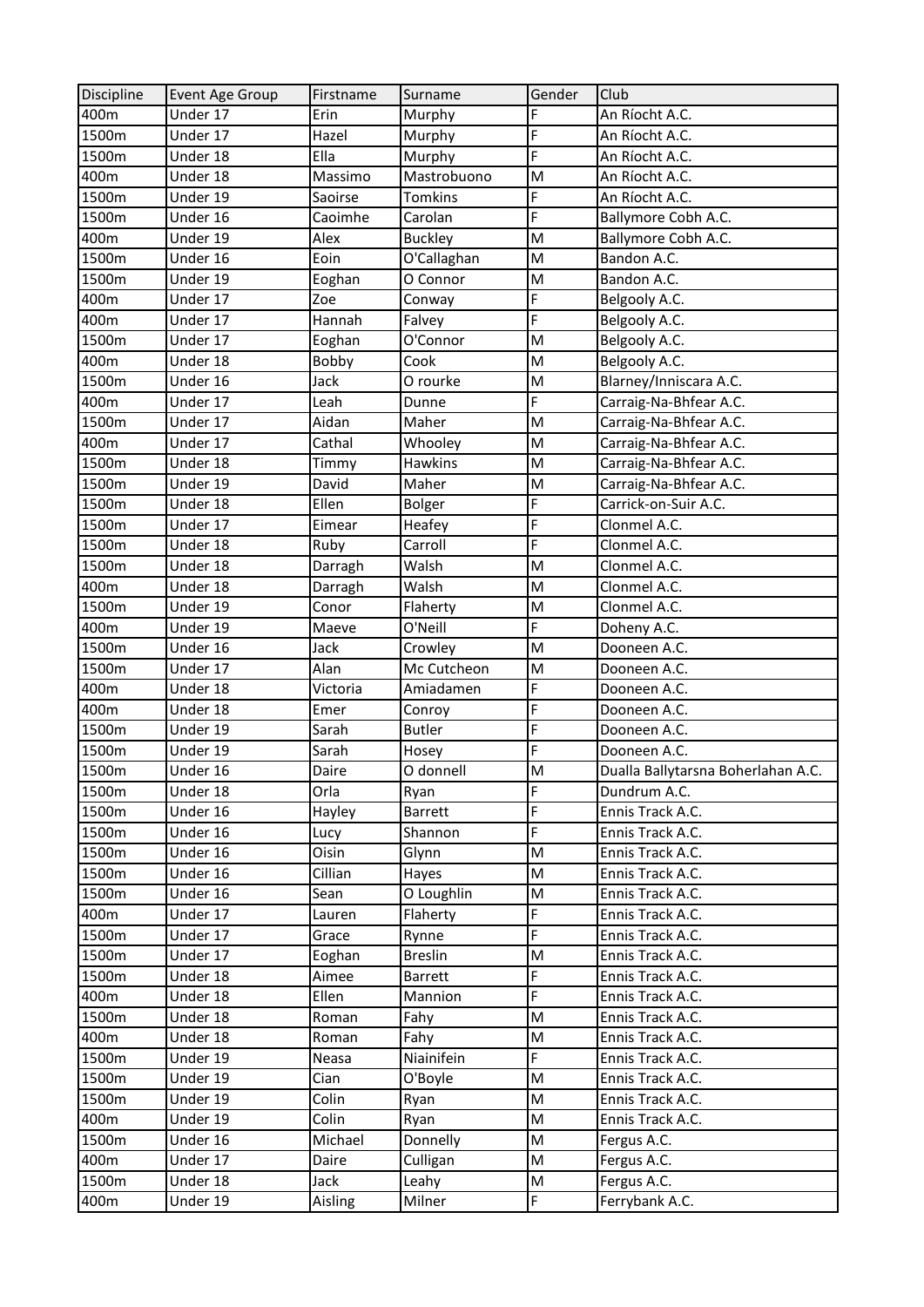| Discipline | Event Age Group | Firstname    | Surname          | Gender | Club                          |
|------------|-----------------|--------------|------------------|--------|-------------------------------|
| 1500m      | Under 17        | <b>Oisin</b> | Lynch            | M      | Killarney Valley A.C.         |
| 400m       | Under 17        | Jason        | O Reilly         | M      | Killarney Valley A.C.         |
| 400m       | Under 19        | Karl         | Mc Carthy        | M      | Killarney Valley A.C.         |
| 1500m      | Under 16        | Tom          | O Connor         | M      | Kilmurray/Ibrick/N.Clare A.C. |
| 1500m      | Under 16        | Fionn        | Swanton          | M      | Leevale A.C.                  |
| 400m       | Under 17        | Fatima       | Amusa            | F      | Leevale A.C.                  |
| 1500m      | Under 17        | Claire       | Crowley          | F      | Leevale A.C.                  |
| 1500m      | Under 17        | Nicole       | Dinan            | F      | Leevale A.C.                  |
| 1500m      | Under 17        | Lucia        | Gonzalez         | F      | Leevale A.C.                  |
| 1500m      | Under 18        | Aislinn      | Austin           | F      | Leevale A.C.                  |
| 1500m      | Under 18        | Sorcha       | Daly             | F      | Leevale A.C.                  |
| 400m       | Under 18        | Ella         | Jenks            | F      | Leevale A.C.                  |
| 1500m      | Under 18        | Clodagh      | Kelleher         | F      | Leevale A.C.                  |
| 1500m      | Under 18        | Katie        | O Keeffe         | F      | Leevale A.C.                  |
| 400m       | Under 18        | Sean         | Carmody          | M      | Leevale A.C.                  |
| 1500m      | Under 18        | Fionn        | Kimber O'Shea    | M      | Leevale A.C.                  |
| 1500m      | Under 19        | Daniel       | <b>Buckley</b>   | M      | Leevale A.C.                  |
| 400m       | Under 19        | Yasin        | Salim said       | M      | Leevale A.C.                  |
| 400m       | Under 19        | Oisin        | Whyte            | M      | Leevale A.C.                  |
| 1500m      | Under 16        | Jack         | Downes           | M      | Limerick A.C.                 |
| 400m       | Under 17        | Alan         | Gladysz          | M      | Limerick A.C.                 |
| 400m       | Under 18        | Aoife        | Ryan             | F      | Limerick A.C.                 |
| 400m       | Under 19        | Darragh      | Murphy           | M      | Limerick A.C.                 |
| 1500m      | Under 17        | Noelle       | Dillon           | F      | Lios Tuathail A.C.            |
| 1500m      | Under 17        | James        | Dillon           | M      | Lios Tuathail A.C.            |
| 400m       | Under 19        | Brendan      | O Leary          | M      | Lios Tuathail A.C.            |
| 1500m      | Under 18        | Robert       | Troy             | M      | Liscarroll A.C.               |
| 400m       | Under 19        | Irene        | Kellegher        | F      | Liscarroll A.C.               |
| 1500m      | Under 16        | Abbie        | Ahern            | F      | Midleton A.C.                 |
| 1500m      | Under 16        | Lucy         | Ahern            | F      | Midleton A.C.                 |
| 1500m      | Under 16        | Odhrán       | O Sullivan       | M      | Midleton A.C.                 |
| 1500m      | Under 17        | Emma         | Bell             | F      | Midleton A.C.                 |
| 1500m      | Under 17        | Elsa         | Ryan             | F      | Midleton A.C.                 |
| 400m       | Under 17        | Cian         | O Keeffe         | M      | Midleton A.C.                 |
| 1500m      | Under 18        | Dinny        | Mc lean          | M      | Midleton A.C.                 |
| 1500m      | Under 18        | Ben          | O Sullivan       | M      | Midleton A.C.                 |
| 1500m      | Under 16        | Jennifer     | O Leary          | F      | Nenagh Olympic A.C.           |
| 1500m      | Under 17        | Thomas       | Bergin           | M      | Nenagh Olympic A.C.           |
| 400m       | Under 17        | Thomas       | Bergin           | M      | Nenagh Olympic A.C.           |
| 1500m      | Under 17        | Ben          | Walshe           | M      | Nenagh Olympic A.C.           |
| 1500m      | Under 18        | Cian         | Hodgins          | M      | Nenagh Olympic A.C.           |
| 1500m      | Under 19        | Sean         | Hayes            | M      | Nenagh Olympic A.C.           |
| 400m       | Under 19        | Tom          | Mc Cutcheon      | M      | Nenagh Olympic A.C.           |
| 400m       | Under 18        | Dara         | Kennedy          | M      | Newport A.C.                  |
| 400m       | Under 19        | Roman        | Borkowski-Hogan  | M      | North Cork A.C.               |
| 1500m      | Under 18        | Sam          | Kiely            | М      | Riverstick/Kinsale A.C.       |
| 400m       | Under 18        | Sam          | Kiely            | M      | Riverstick/Kinsale A.C.       |
| 1500m      | Under 18        | Rían         | Kenny O Sullivan | M      | St. Brendan's A.C. (Kerry)    |
| 1500m      | Under 17        | Senan        | O Reilly         | M      | St. Catherine's A.C.          |
| 400m       | Under 19        | Fionn        | O'Mara           | M      | St. Cronans A.C.              |
| 1500m      | Under 18        | Gerard       | Dunne            | M      | St. John's A.C.               |
| 400m       | Under 17        | Kate         | Foley            | F      | St. Marys (Limerick) A.C.     |
| 400m       | Under 18        | Eimear       | Galvin           | F      | St. Marys (Limerick) A.C.     |
| 1500m      | Under 18        | Jack         | Martin           | M      | Templemore A.C.               |